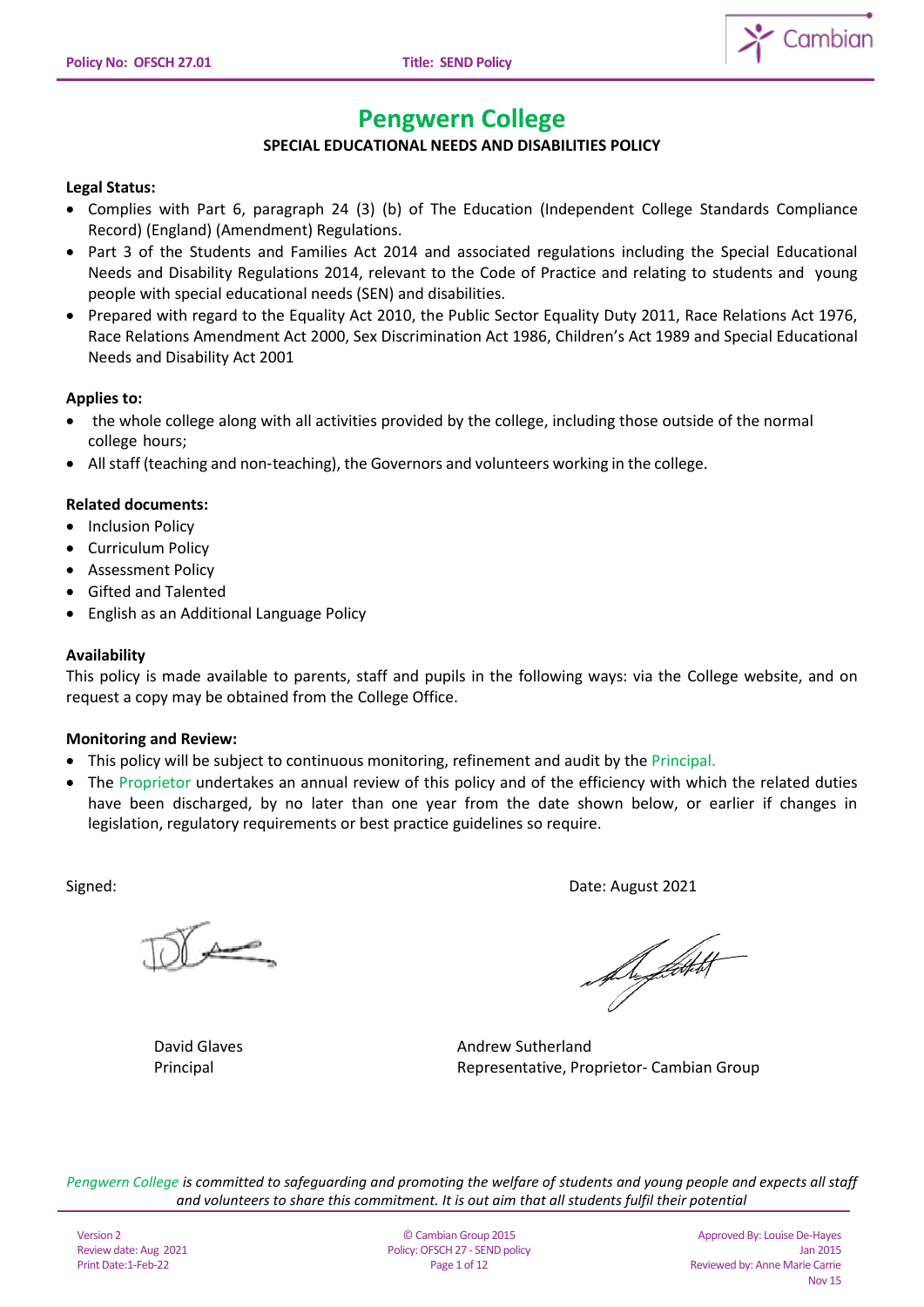

#### **Principles**

The college aims to identify pupils with Special Educational Needs (SEN) at the earliest opportunity and offer appropriate provision. Our College seeks to offer pupils with Special Educational Needs full access to a broad and balanced curriculum. There is a whole college approach, which involves all staff, in understanding how students learn and supporting pupils with Special Educational Needs. All peripatetic staff are made aware of each pupil's needs. All staff have a responsibility to differentiate lessons to cater for individual learning needs. Parents/guardians and pupils will be involved fully in the process of the planning and delivery of support. It is the policy of Our College that pupils who have been accepted into the college will be offered appropriate support to enable them to access the curriculum effectively and fulfil their potential. We are an inclusive college, determined to meet the needs of all our pupils. Our college has a clear approach to identifying and responding to SEN. We recognise the benefits of early identification – identifying need at the earliest point and then making effective provision improves long-term outcomes for the child or young person. All our pupils will have access to a broad and balanced curriculum. The National Curriculum Inclusion Statement states that teachers will set high expectations for every pupil, whatever their prior attainment. Teachers at our college will use appropriate assessment to set targets which are deliberately ambitious. We will identify potential areas of difficulty will be identified and addressed at the outset. Lessons will be planned to address potential areas of difficulty and to remove barriers to pupil achievement.

By planning in this way, our pupils with SEN and disabilities will be able to study the full national curriculum. The quality of teaching for pupils with SEN, and the progress made by pupils, will be a core part of our college's performance management arrangements and its approach to professional development for all teaching and support staff. College leaders and teaching staff, including the SENCO, will identify any patterns in the identification of SEN, both within our college and in comparison with national data, and use these to reflect on and reinforce the quality of teaching. The identification of SEN will be built into the overall approach to monitoring the progress and development of all pupils.

## **Interpretation**

As part of its commitments under articles 7 and 24 of the United Nations Convention of the Rights of Persons with Disabilities, the UK Government is committed to inclusive education of disabled students and young people and the progressive removal of barriers to learning and participation in mainstream education. The Students and Families Act 2014 secures the general presumption in law of mainstream education in relation to decisions about where students and young people with SEN will be educated and the Equality Act 2010 provides protection from discrimination for disabled people. Independent colleges are required to follow the *Special educational needs and disability code of practice: 0 to 25 years: Statutory guidance for organisations who work with and support students and young people with special educational needs and disabilities (DfE and Department for Health: 2014).*

A pupil has SEN where their learning difficulty or disability calls for special educational provision, namely provision different from or additional to that normally available to pupils of the same age. Making higher quality teaching normally available to the whole class is likely to mean that fewer pupils will require such support**.** Within the context of the pupils who might require additional support at our college include:

- pupils with specific learning differences e.g. dyslexia, dyspraxia
- the gifted and talented
- pupils with hearing and/or visual impairment
- pupils with specific physical and medical conditions

The following are quotes from famous dyslexics;

"I see some things clearer than other people do because I have to simplify things to help me and that has helped others." *Richard Branson*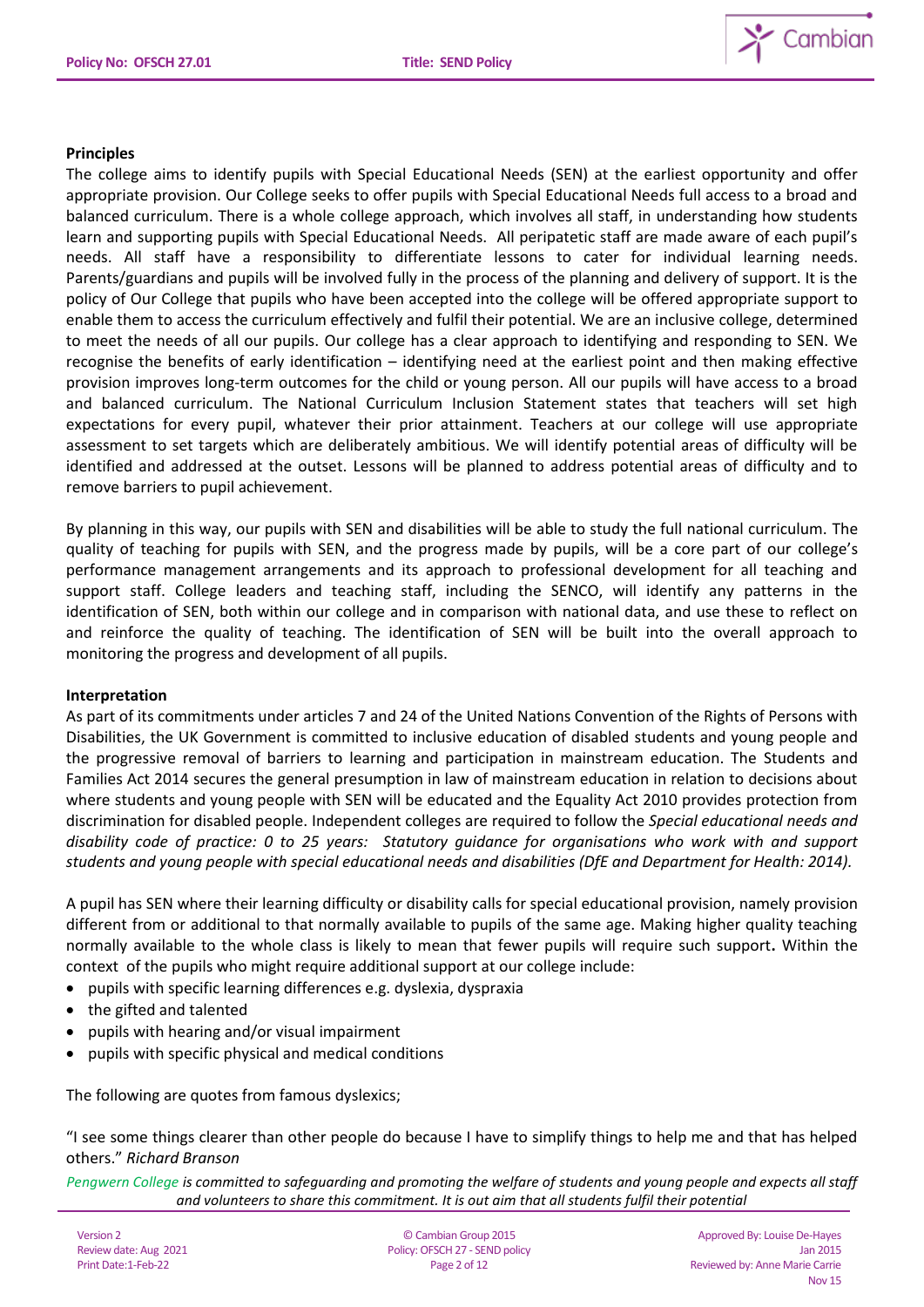

"Writing and spelling were always terribly difficult for me. I was an extraordinarily bad speller and have remained so until this day." *Agatha Christie*

"The secret of getting ahead is getting started." *Agatha Christie*

"If you can dream it, you can do it." *Walt Disney*

"I am not discouraged because every wrong attempt discarded is another step forward." *Thomas Edison*

"Everybody is a genius. But if you judge a fish by its ability to climb a tree, it will live its whole life thinking it's stupid." *Albert Einstein*

"I barely made it through school. I read real slow. But I like to find things that nobody else has found, like a dinosaur egg that has an embryo inside. Well, there are 36 of them in the world, and I found 35." *Dr. John R. Horner (Palaeontologist)*

Our college regularly reviews and evaluates the quality and breadth of the support we can offer or can access for students with SEN or disabilities. We also consider our duties, as they apply to us as an independent college, under The Equality Act 2010. We give careful consideration in advance to what disabled students and young people we can accommodate in our independent college. Our academic and pastoral sub-committee has specific oversight of our college's arrangements for SEN and disability. College leaders will regularly review how expertise and resources used to address SEN can be used to build the quality of whole-college provision as part of their approach to college improvement.

#### **Equality Act 2010**

Our college has a duty under the Equality Act 2010 towards individual disabled students and young people. We will make reasonable adjustments, including the provision of auxiliary aids and services for disabled students, to prevent them being put at a substantial disadvantage. We give prior thought to what disabled students and young people might require and what adjustments might need to be made to prevent that disadvantage. Our college has a duty to prevent discrimination, to promote equality of opportunity and to foster good relations.

## **Aims and Objectives**

Our college's Special Educational Needs policy provides a framework for the provision of teaching and support for pupils with learning difficulties. The framework refers to entitlement, access and partnership. Although we aim to make provision for identified Special Educational Needs, it may not always be possible to do so within the college's resources. In such cases the Principal and the pupil's parents would be informed. Where a concern has been raised, any special needs or disabilities will be identified at the earliest possible opportunity. The assessment process will involve partnership with all those concerned with the pupil, including parents/carers, teachers and other professionals. The pupil's views will also be sought. The aims of this policy are:

- to create an environment that meets the special educational needs of each pupil;
- to ensure that the special educational needs of pupils are identified, assessed and provided for;
- to make clear the expectations of all partners in the process;
- to identify the roles and responsibilities of staff in providing for pupil's special educational needs;
- to enable all pupils to have full access to all elements of the college curriculum;
- to ensure that parents are able to play their part in supporting their pupil's education;
- to ensure that our pupils have a voice in this process.

In order to meet these aims, our objectives are**:** 

to ensure pupils with learning needs are identified as early as possible;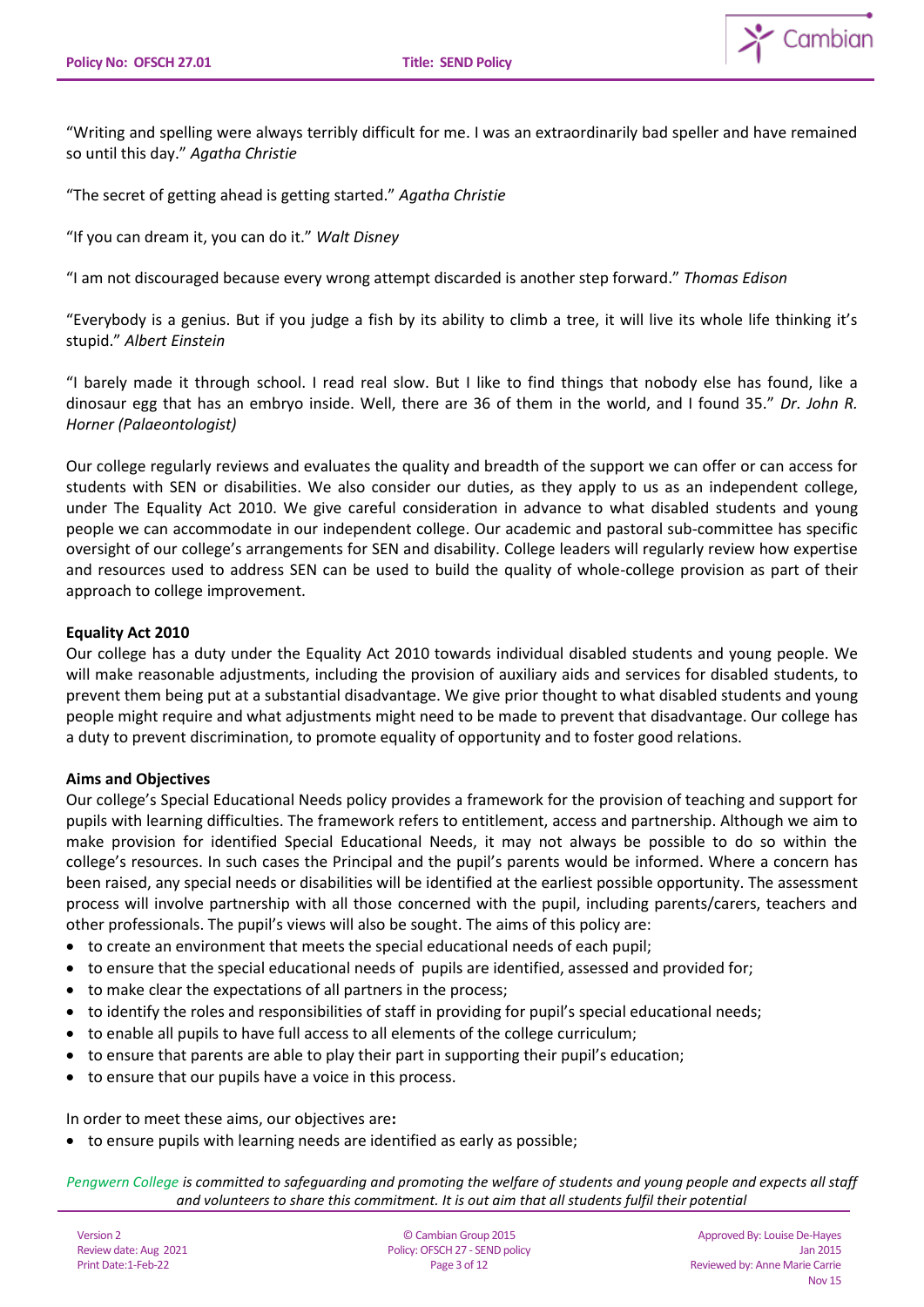

- to assess the pupil to identify specific areas of difficulty;
- to ensure all peripatetic staff are aware of the pupil's needs and are able to meet those needs within the college setting;
- to ensure pupils' records include information relating to their individual needs, interventions and outcomes;
- to assist staff in modifying curriculum to meet the pupil's needs within the classroom and provide training programmes when required;
- to ensure that no pupil with learning needs or disability is discriminated against on the basis of his/her disability;
- to work in partnership with parents, guardians and the pupil themselves in providing appropriate support and advice.

## **Admission Arrangements**

Pupils entering the college will normally have a baseline assessment. This includes English, Mathematics and Cognitive Abilities. If a pupil has already been identified as having learning needs, relevant reports should be brought to the family interview. If necessary the SENCo or a member of the SEND team will meet the pupil and talk to parents. Pupils are admitted to the college at the discretion of the Principal. Pupils with additional needs will be admitted if the college can offer appropriate support. However, every effort will be made to accommodate a pupil with Learning Needs.

## **Learning Support Assistants (LSA)**

We use LSAs who are timetabled termly to work with various pupils either individually or in the classroom. Teachers and LSAs hold regular weekly meetings to discuss pupils learning and to plan next steps. This includes which students will be focused on and allow time for both staff and LSAs to plan provision and differentiation for those students to ensure that they extend their learning beyond the completion of work. We believe that good collaboration between teachers and support staff is essential to ensure maximum progress for our pupils. As part of inclusion we believe that pupils should receive assistance with their peers within their classrooms, therefore as much as possible the majority of our pupils receive assistance during normal lesson times within their normal classroom setting in order that they can access the curriculum along with the rest of their class.

#### **What Pengwern College does**

We do what is necessary to enable students and young people to develop, learn, participate and achieve the best possible outcomes. Our college recognises emerging difficulties arising with young people and respond promptly. We understand parents know their students best and we place stress great importance when parents express concerns about their child's development. We listen to and address any concerns raised by students themselves.

The model of action and intervention in our college, a graduated approach to help students who have Special Educational Needs. Ur approach recognises that there is a continuum of special educational needs and that. Where necessary, increasing specialist expertise should be brought to bear on the difficulties that a child or young person may be experiencing. We are following the current guidance for by using this graduated approach (which replaces College Action and College Action Plus) to identify and support our students with Special Educational Needs. In our college, the graduated approach is led and co-ordinated by the SENCO. Where we identify a child as having SEN in our college, we take action to remove barriers to learning and put effective special educational provision in place. The support provided takes the form of a four-part cycle through which earlier decisions and actions are revisited, refined and revised with a growing understanding of the pupil's needs and of what supports the pupil I making good progress and securing good outcomes. This is known as the graduated approach. It draws upon more detailed approaches, more frequent review and more specialist expertise in successive cycles in order to match interventions to the SEN of students and young people.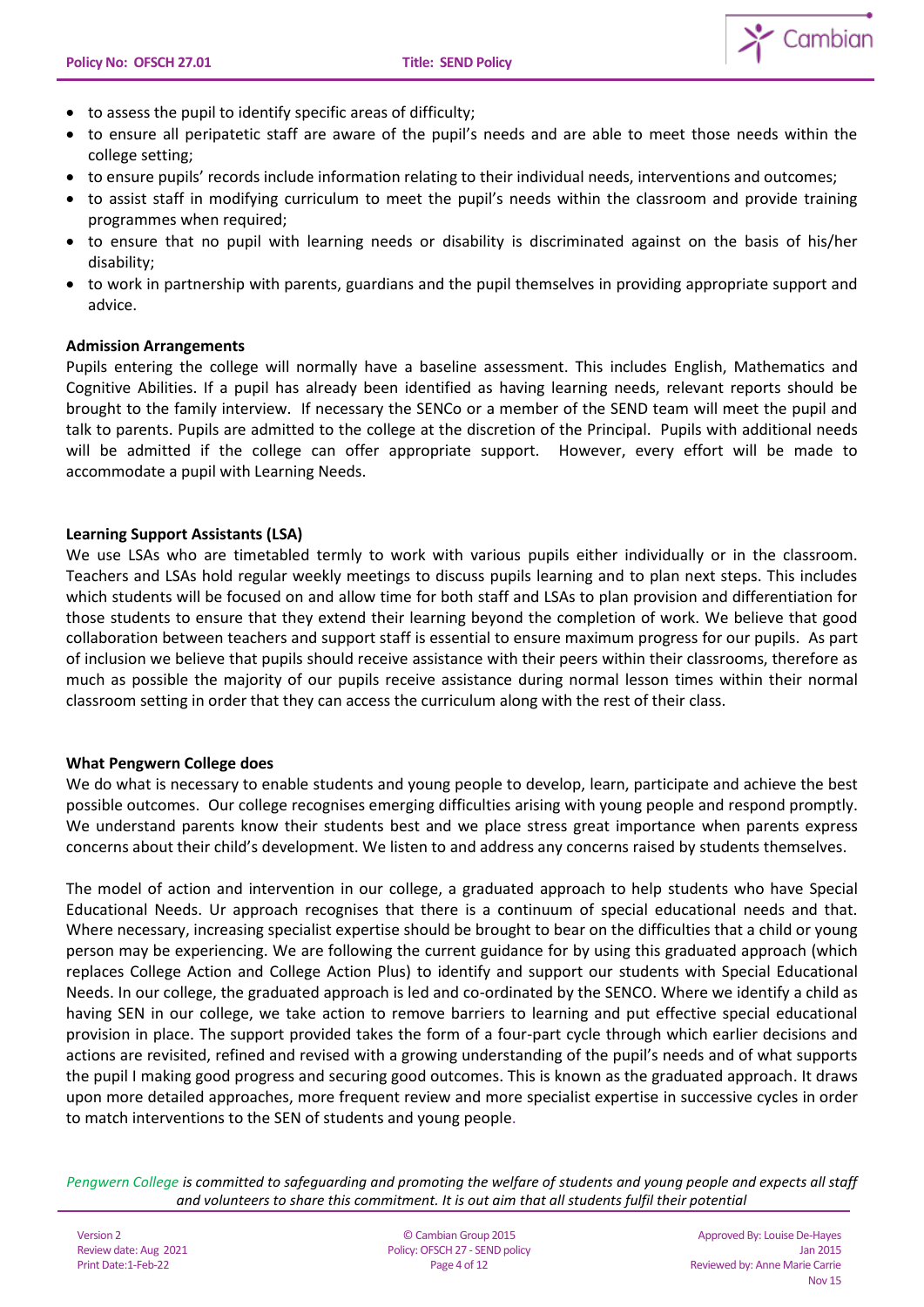

Where a child who has an Education, Health and Care (EHC) Plan needs joins our college, we will always consult with parents and, where appropriate, the Local Authority to ensure that the required curriculum is provided for as set out in the Education, Health and Care (EHC) Plan, including the full National Curriculum if this is specified. We will also co-operate with the Local Authority to ensure that relevant reviews, including the annual review, are carried out as required by regulation and best practice. The college will make reasonable adjustments to meet the needs of students with an EHC Plan. Any additional services that are needed to meet the requirements of the EHC Plan or additional services such as dyslexic tuition will be subject to charge. This will be either directly to the parents, or the Local Authority if they are responsible for the fees and our college is named in the Education, Health and Care (EHC) Plan.

We have arrangements in place to support students with SEN or disabilities. We have developed a clear approach to identifying and responding to SEN. We recognise the benefits of early identification, identifying need at the earliest point, and then making effective provision, improves long-term outcomes for students. We have a focus on inclusive practice and removing barrier to learning, therefore special educational provision in our college is underpinned by high quality teaching which is differentiated and personalised, and is compromised by anything less. It is our aim to know precisely where students with SEN are in their learning and development. We:

- ensure decisions are informed by the insights of parents and those of students themselves;
- have high ambitions and set stretching targets for them;
- track their progress towards these goals;
- keep under review the additional or different provision that is made for them;
- promote positive outcomes in the wider areas of personal and social development, and
- ensure that the approaches used are based on the best possible evidence and are having the required impact on progress.

Teachers are responsible and accountable for the progress and development of the pupils in their class, including where pupils access support from teaching assistants or specialist staff. High quality teaching, differentiated for individual pupils, is the first step in responding to pupils who have or may have SEN. Additional intervention and support cannot compensate for a lack of good quality teaching. Our college will regularly and carefully review the quality of teaching for all of our pupils, including those at risk of underachievement. This includes reviewing and, where necessary, improving, teachers' understanding of strategies to identify and support vulnerable pupils and their knowledge of the SEN most frequently encountered. In deciding whether to make special educational provision, the teacher and college SENCO will consider all of the information gathered from within our college about the pupil's progress, alongside national data and expectations of progress. This will include high quality and accurate formative assessment, using effective tools and early assessment materials. For higher levels of need, our college will have arrangements in place to draw on more specialised assessments from external agencies and professionals.

This information gathering will include an early discussion with the pupil and their parents. These early discussions with parents will be structured in such a way that they develop a good understanding of the pupil's areas of strength and difficulty, the parents' concerns, the agreed outcomes sought for the child and the next steps. A short note of these early discussions will be added to the pupil's record on our college information system and given to the parents. Furthermore we will also tell parents and young people about the local authority's information, advice and support service. Consideration of whether special educational provision is required will start with the desired outcomes, including the expected progress and attainment and the views and wishes of the pupil and their parents. This will then help determine the support that is needed and whether it can be provided by adapting our college's core offer or whether something different or additional is required. However where support is provided, a clear date for reviewing progress will be set and the parent, pupil and teaching staff will each be clear about how they will help the pupil attain the expected outcomes. The overriding purpose of this early action is to help the pupil achieve the identified outcomes and remove any barriers to learning. Where it is decided that a pupil does have SEN, the decision will be recorded in our college records and the pupil's parents must be formally informed that special educational provision is being made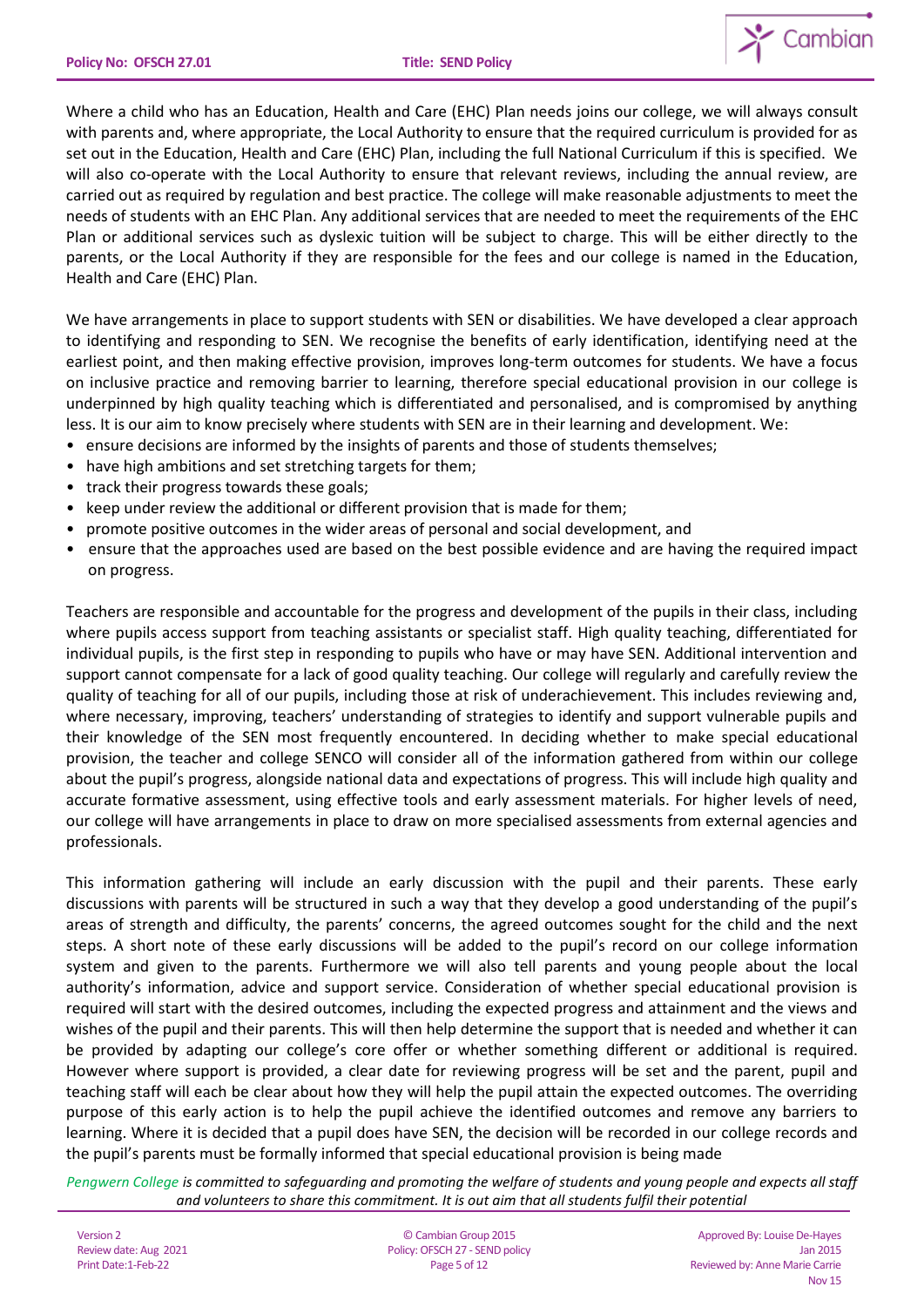

#### **Use of data and record keeping**

Our college has developed its own approach to record keeping in line with the requirements of the Data Protection Act 1998. The provision made for pupils with SEN will be recorded accurately and kept up to date. As part of any inspection, both Ofsted and ISI will expect to see evidence of pupil progress, a focus on outcomes and a rigorous approach to the monitoring and evaluation of any SEN support provided. Ofsted and ISI publish more detail about their expectations in their inspection guidelines. Our college will particularly record details of additional or different provision made under SEN support. This will form part of regular discussions with parents about the child's progress, expected outcomes from the support and planned next steps. They will ensure that they have accurate information to evidence the SEN support that has been provided over the pupil's time in the college, as well as its impact. A local authority that is considering or is carrying out an assessment of the pupil's needs will wish to review such information. We use our information system to monitor the progress and development of all pupils. Details of SEN, outcomes, teaching strategies and the involvement of specialists will be recorded as part of this overall approach. Our college will readily share this information with parents. It will be provided in a format that is accessible (for example, a note setting out the areas of discussion following a regular SEN support meeting or tracking data showing the pupil's progress together with highlighted sections of a provision map that enables parents to see the support that has been provided).

## **Improving outcomes: high aspirations and expectations for students and young people with SEN in our college**

All students and young people are entitled to an education that enables them to make progress so that they can:

- achieve their best;
- become confident individuals living fulfilling lives, and
- make a successful transition into adulthood, whether into employment, further or higher education or training

Our college will identify and address the SEN of the pupils that we support. Our college must:

- use our best endeavours to make sure that a child with SEN gets the support they need this means doing everything our college can to meet students and young people's SEN;
- ensure that students and young people with SEN engage in the activities of our college alongside pupils who do not have SEN;
- designate a teacher to be responsible for co-ordinating SEN provision the SEN co-ordinator, or SENCO
- inform parents when they are making special educational provision for a child;
- prepare an SEN information report and our arrangements for the admission of disabled students, the steps being taken to prevent disabled students from being treated less favourably than others in our college, the facilities provided to enable access to our college for disabled students and our accessibility plan showing how we plan to improve access progressively over time.

## **Identification of Pupils with Special Educational Needs and Disabilities**

*Pengwern College is committed to safeguarding and promoting the welfare of students and young people and expects all staff and volunteers to share this commitment. It is out aim that all students fulfil their potential* The identification of SEN will be built into the overall approach to monitoring the progress and development of all pupils. The quality of teaching for pupils with SEN, and the progress made by pupils, will be a core part of our college's performance management arrangements and its approach to professional development for all teaching and support staff. College leaders and teaching staff, including the SENCO, will identify any patterns in the identification of SEN, both within our college and in comparison with national data, and use these to reflect on and reinforce the quality of teaching. All our pupils will have access to a broad and balanced curriculum. The National Curriculum Inclusion Statement states that teachers will set high expectations for every pupil, whatever their prior attainment. Teachers will use appropriate assessment to set targets which are deliberately ambitious. We will identify potential areas of difficulty will be identified and addressed at the outset. Lessons will be planned to address potential areas of difficulty and to remove barriers to pupil achievement. By planning in this way, our pupils with SEN and disabilities will be able to study the full national curriculum. Where a pupil is identified as having SEN, our college will take action to remove barriers to learning and put effective special educational provision in place. This SEN support will take the form of a four-part cycle through which earlier decisions and actions are revisited, refined and revised with a growing understanding of the pupil's needs and of what supports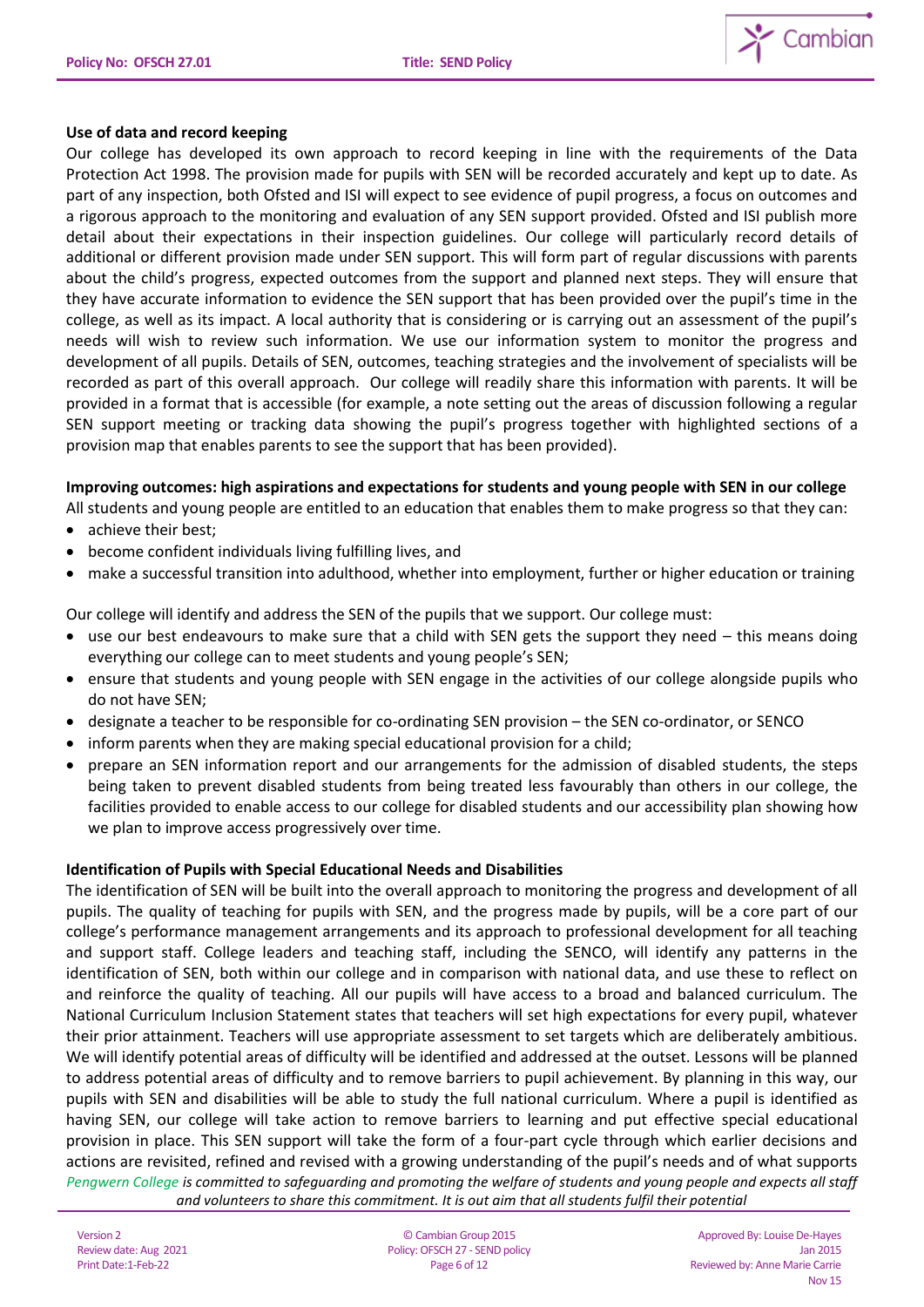

the pupil in making good progress and securing good outcomes. This is known as the graduated approach. It draws on more detailed approaches, more frequent review and more specialist expertise in successive cycles in order to match interventions to the SEN of students and young people.

The identification of pupils with special educational needs and disabilities can be:

- on entry when specific needs are identified and recorded as part of the entrance/transition process;
- by staff recognition of a pupil whom they perceive as having difficulties or specific needs in their particular curriculum area;
- by staff referring a pupil who is experiencing emotional/behavioural problems;
- through discussion with external professionals such as. doctors, counsellors, therapists and also
- through concern expressed by parents (recorded on the parental meeting record form).

Our college will assess each pupil's current skills and levels of attainment on entry, building on information from previous settings and key stages where appropriate. At the same time, we will consider evidence that a pupil may have a disability under the Equality Act 2010 and, if so, what reasonable adjustments may need to be made for them. Class and subject teachers, supported by the senior leadership team, will make regular assessments of progress for all pupils. These assessments will seek to identify pupils making less than expected progress given their age and individual circumstances. This can be characterised by progress which:

- is significantly slower than that of their peers starting from the same baseline
- fails to match or better the child's previous rate of progress
- fails to close the attainment gap between the child and their peers
- widens the attainment gap

It can include progress in areas other than attainment – for instance where a pupil needs to make additional progress with wider development or social needs in order to make a successful transition to adult life. The first response to such progress will be high quality teaching targeted at their areas of weakness. Where progress continues to be less than expected the class or subject teacher, working with the SENCO, will assess whether the child has SEN. While informally gathering evidence (including the views of the pupil and their parents) our college will not delay in putting in place extra teaching or other rigorous interventions designed to secure better progress, where required. The pupil's response to such support can help identify their particular needs. For some students, SEN can be easily identified at an early age. However, for other students and young people difficulties become evident only as they develop. All those who work with students and young people will be alert to emerging difficulties and respond early. In particular, parents know their students best we place great importance when parents express concerns about their child's development. Additionally we will also listen to and address any concerns raised by students and young people themselves.

Identifying and assessing SEN for students or young people whose first language is not English requires particular care. Our college will look carefully at all aspects of a child or young person's performance in different areas of learning and development or subjects to establish whether lack of progress is due to limitations in their command of English or if it arises from SEN or a disability. However difficulties related solely to limitations in English as an additional language are not classed as SEN. When reviewing and managing special educational provision the broad areas of need and support our college will review how well-equipped we are to provide support across these areas. This gives an overview of the range of needs that will be planned for. The purpose of identification is to work out what action we will need to take, and crucially not to fit a pupil into a category. In practice we recognise individual students or young people often have needs that cut across all these areas and their needs may change over time. For instance speech, language and communication needs can also be a feature of a number of other areas of SEN, and students and young people with an Autistic Spectrum Disorder (ASD) may have needs across all areas, including particular sensory requirements. A detailed assessment of need will ensure that the full range of an individual's needs is identified, not simply the primary need. The support provided to an individual will always be based on a full understanding of their particular strengths and needs and seek to address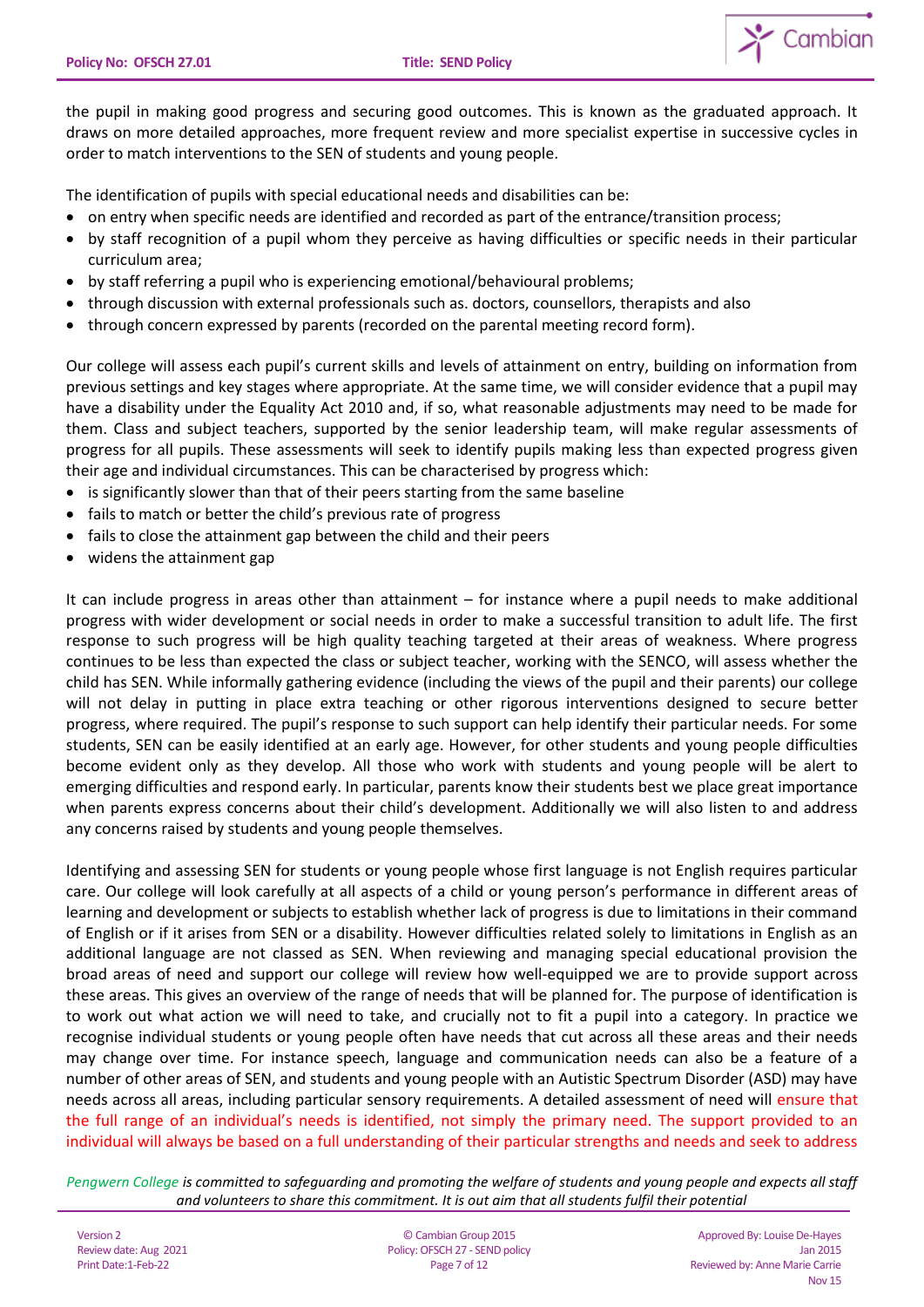

them all using well-evidenced interventions targeted at their areas of difficulty and where necessary specialist equipment or software.

Students and young people with speech, language and communication needs (SLCN) have difficulty in communicating with others. This may be because they have difficulty saying what they want to, understanding what is being said to them or they do not understand or use social rules of communication. The profile for every child with SLCN is different and their needs may change over time. They may have difficulty with one, some or all of the different aspects of speech, language or social communication at different times of their lives. Students and young people with ASD, including Asperger's Syndrome and Autism, are likely to have particular difficulties with social interaction. They may also experience difficulties with language, communication and imagination, which can impact on how they relate to others. Support for learning difficulties may be required when students and young people learn at a slower pace than their peers, even with appropriate differentiation. Learning difficulties cover a wide range of needs. .Specific learning difficulties (SpLD), affect one or more specific aspects of learning. This encompasses a range of conditions such as dyslexia, dyscalculia and dyspraxia.

#### **Assess**

In identifying a child as needing provision which is 'additional to and different from' other learners in the same class, the class teacher, working with the college SENCO, will carry out a clear analysis of the pupil's needs. Before provision is planned for, expected individualised outcomes will be identified. This will draw on the teacher's assessment and experience of the pupil, their previous progress and attainment, as well as information from our college's core approach to pupil progress, attainment, and behaviour. It will also draw on other subject teachers' assessments where relevant, the individual's development in comparison to their peers and national data, the views and experience of parents, the pupil's own views and, if relevant, advice from external support services. Our college will take seriously any concerns raised by a parent. These will be recorded and compared to the college's own assessment and information on how the pupil is developing. This assessment will be reviewed regularly. This will help ensure that our support and intervention are tailored to need, barriers to learning are identified and overcome, and that a clear picture of the interventions put in place and their effect is developed. For some types of SEN, the way in which a pupil responds to an intervention can be the most reliable method of developing a more accurate picture of need.

## **Plan**

When our college has decided to provide a pupil with SEN support, we will then formally update our SEND register and notify parents, although parents will have already been involved in forming the assessment of needs as outlined above. The teacher and the SENCO will agree in consultation with the parent and the pupil the adjustments, interventions and support to be put in place, as well as the expected impact on progress, development or behaviour, along with a clear date for review. All teachers and support staff who work with the pupil will be made aware of their needs, the outcomes sought, the support provided and any teaching strategies or approaches that are required. This will also be recorded on our college's information system. The support and intervention provided will be selected to meet the outcomes identified for the pupil, based on reliable evidence of effectiveness, and will be provided by staff with sufficient skills and knowledge. Parents will be fully aware of the planned support and interventions and, where appropriate, plans will seek parental involvement to reinforce or contribute to progress at home.

## **Do**

The class or subject teacher will remain responsible for working with the child on a daily basis. Where the interventions involve group or one-to-one teaching away from the main class or subject teacher, they will still retain responsibility for the pupil. They will work closely with any teaching assistants or specialist staff involved, to plan and assess the impact of support and interventions and how they can be linked to classroom teaching. The college SENCO will support the class or subject teacher in the further assessment of the child's particular strengths and weaknesses, in problem solving and advising on the effective implementation of support. Within the graduated approach a programme of intervention and support will be implemented. If this does not enable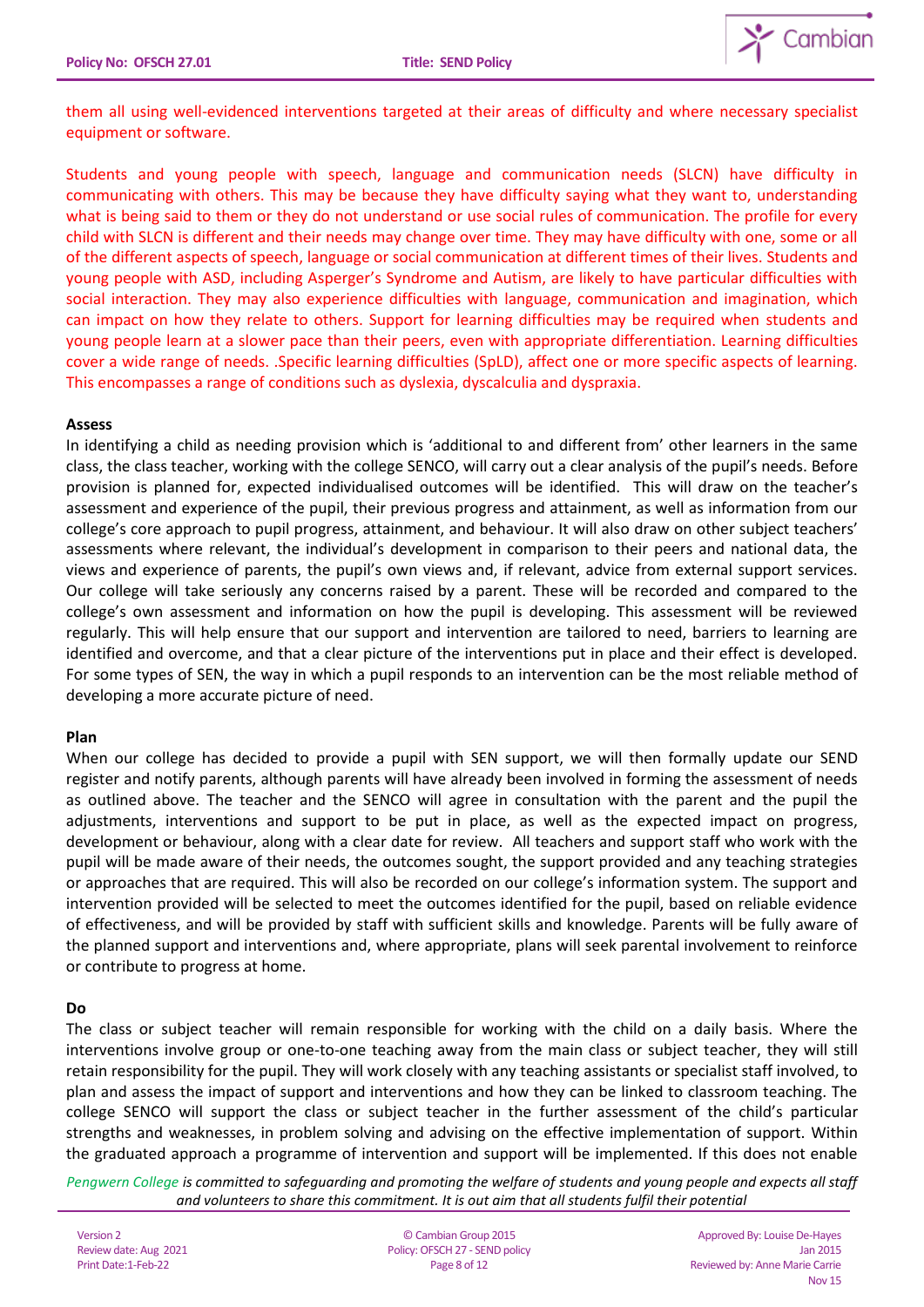

the child to make satisfactory progress, the SENCO seeks advice from external agencies, which may include an educational psychologist report. Teachers are responsible for tracking each pupil's progress in Literacy and/or Numeracy throughout their time at our college.

#### **Review**

The effectiveness of the support and interventions and their impact on the pupil's progress will be reviewed in line with the agreed date. The impact and quality of the support and interventions will be evaluated, along with the views of the pupil and their parents. This will feed back into the analysis of the pupil's needs. The class or subject teacher, working with the SENCO, will revise the support in light of the pupil's progress and development, deciding on any changes to the support and outcomes in consultation with the parent and pupil. Parents will have clear information about the impact of the support and interventions provided, enabling them to be involved in planning next steps. Where a pupil has an EHC plan, the local authority must review that plan as a minimum every twelve months.

Within the Assess, Plan, Do and Review cycle, our staff work seamlessly together towards enabling our pupils to reach the outcomes identified during the assessment phase of the process as their learning goals. We make key decisions about the use of the curriculum modifications and interventions are based on whether any chosen additional provision is the best way to move towards the identified outcome.

#### **Involving Specialists**

Where a pupil continues to make less than expected progress, despite evidence-based support and interventions that are matched to the pupil's area of need, we will consider to begin involving specialists, including those secured by our college itself or from outside agencies. Our college may involve specialists at any point to advise them on early identification of SEN and effective support and interventions. We will always involve a specialist where a pupil continues to make little or no progress or where they continue to work at levels substantially below those expected of pupils of a similar age despite evidence-based SEN support delivered by appropriately trained staff. The pupil's parents will always be involved and consulted in any decision to involve specialists. The involvement of specialists and what was discussed or agreed will be recorded and shared with the parents and teaching staff supporting the child in the same way as other SEN support. Where our assessments have indicated that support from specialist services is required, it is important that students and young people receive it as quickly as possible. Joint commissioning arrangements will seek to ensure that there are sufficient services to meet the likely need in an area. The Local Offer will set out clearly what support is available from different services and how it may be accessed.

## **Provision mapping**

Each term a provision map showing the provision of support currently available within the college is drawn up. Interventions are written up for any additional provision that takes place within the year group. These outline details of the provision that is currently taking place. Teachers monitor the pupil's progress and make note of any improvements that can be made or whether the provision should or is necessary to continue. Students have personal targets they are working towards. These are written and reviewed termly (or more regularly if required) in collaboration with the pupils and the parents. Parents should expect to be informed of the targets set for their child. Targets are discussed with the child who is encouraged to participate in decision making, at an appropriate level about future options. Parents are also participate in decision making, at an appropriate level about future options. All staff who are regularly involved with your child in the College are to be aware of the child's targets. We aim for the targets set to be Targets to be S.M.A.R.T.E.R.

1. Specific

4. Relevant

7. Reviewed.

- 2. Measurable
- 3. Achievable
- 5. Time bound
- 6. Evaluated and

Parents will be encouraged to contribute your own ideas about how your child's needs could be met and what helps the child to learn and will be expected to share with the College success when targets are met at home.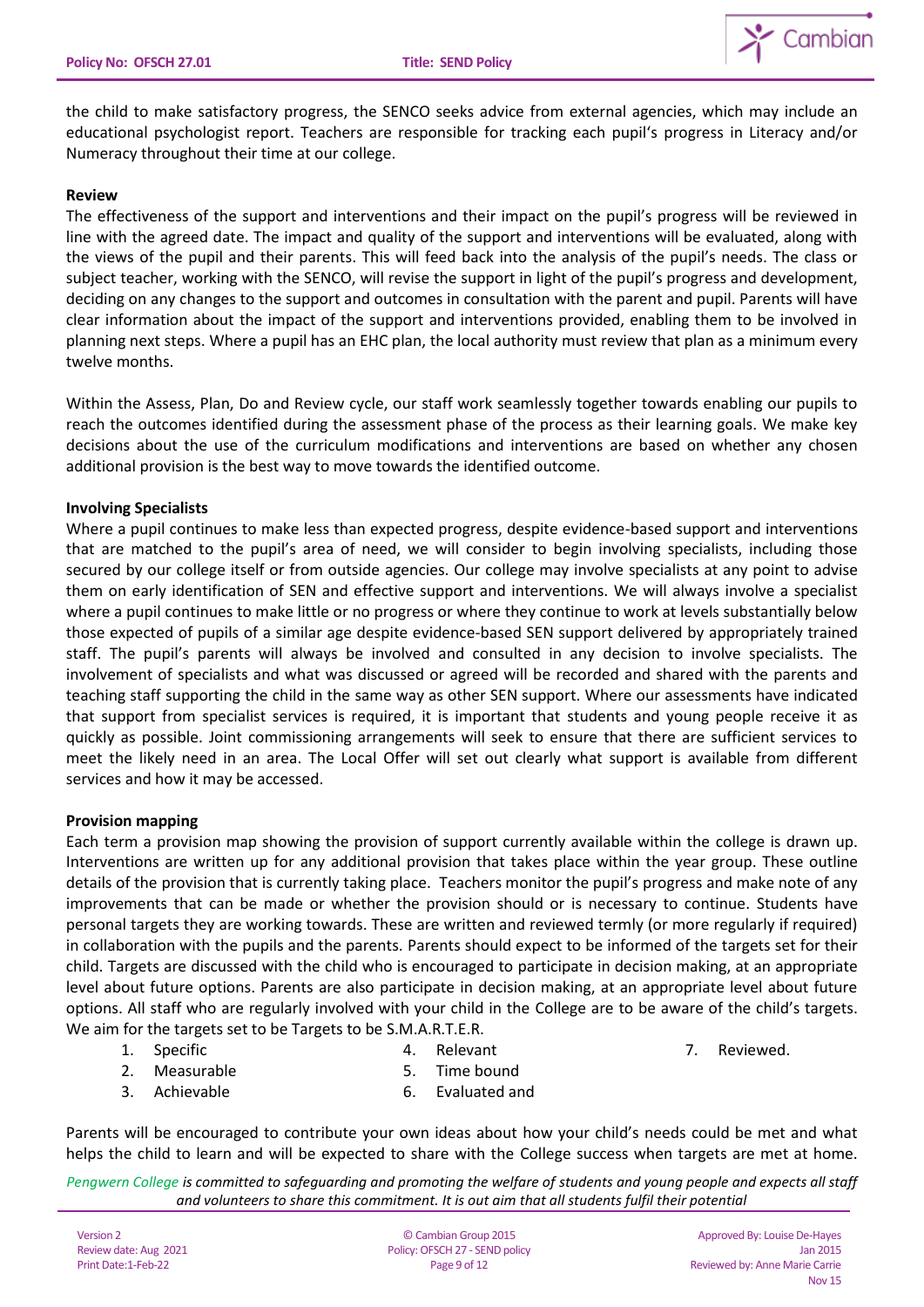

Parent(s) should try to attend any meeting called by the College to review the targets with at least one review in the year could coinciding with a parents' evenings Generally, such targets focus on three or four key points and information on how these targets will be worked on and with whom. The targets are distributed to the teachers involved in the pupil's learning and parents of the pupil as soon as they are written and have been agreed by all parties. Care will be taken to avoid the four most common weaknesses in setting targets which are:-

- imprecise terminology (with frequent use of phrases such as 'improved reading', 'increased confidence', 'improved self-esteem`);
- failure to indicate which teachers and subjects would be involved;
- lack of pupil involvement;
- failure to link them with other areas of assessment and recording procedures in the college.

Our experience is that the five most frequent strengths of specific focused targets are:

- based on sound knowledge of the pupil;
- taking account of pupil's strengths and interests;
- stating realistic time scales;
- linked to resources in college:
- involving parents at some stage (either in their setting and/or review).

Provision maps are an efficient way of showing all the provision that the college makes which is additional to and different from that which is offered through our college's curriculum. The use of provision maps help our SENCOs to maintain an overview of the programmes and interventions used with different groups of pupils and provide a basis for monitoring the levels of intervention. Provision management can be used strategically to develop special educational provision to match the assessed needs of pupils across the college, and to evaluate the impact of that provision on pupil progress. Used in this way provision management can also contribute to college improvement by identifying particular patterns of need and potential areas of development for teaching staff. It can help our college to develop the use of interventions that are effective and to remove those that are less so. It can support us to improve our core offer for all pupils as the most effective approaches are adopted more widely across the college.

## **Timetabling**

The amount and type of support offered to a pupil is dependent on need. Our college believes that pupils will not be withdrawn from lessons unless it is necessary to do so. Our college believes that pupils with additional needs should spend as much time as possible in the classroom with the most effective teachers and that removal from class should be avoided wherever possible. We believe that all subjects are important to the pupil's development and that every pupil is entitled to a broad and balanced curriculum. Therefore, timetabled lessons should not be sacrificed for support unless entirely necessary. When a pupil needs to be withdrawn for learning support, every effort is made to ensure that a pupil does not miss core curriculum subjects. Their individual strengths are also taken into account in addition to the advice of staff members and parental requests. Some pupils are withdrawn from a second language in order to ensure extra support is given for English and Maths as appropriate. Some support lessons are also delivered at the same time as the timetabled subject following the same lesson objectives but in a smaller group with a smaller range of abilities.

## **Emotional and Behavioural Difficulties**

Our college caters for pupils with mild emotional and behavioural difficulties primarily through effective pastoral care. The college also provides additional support through a designated college counsellor.

## **Support for all pupils in our college**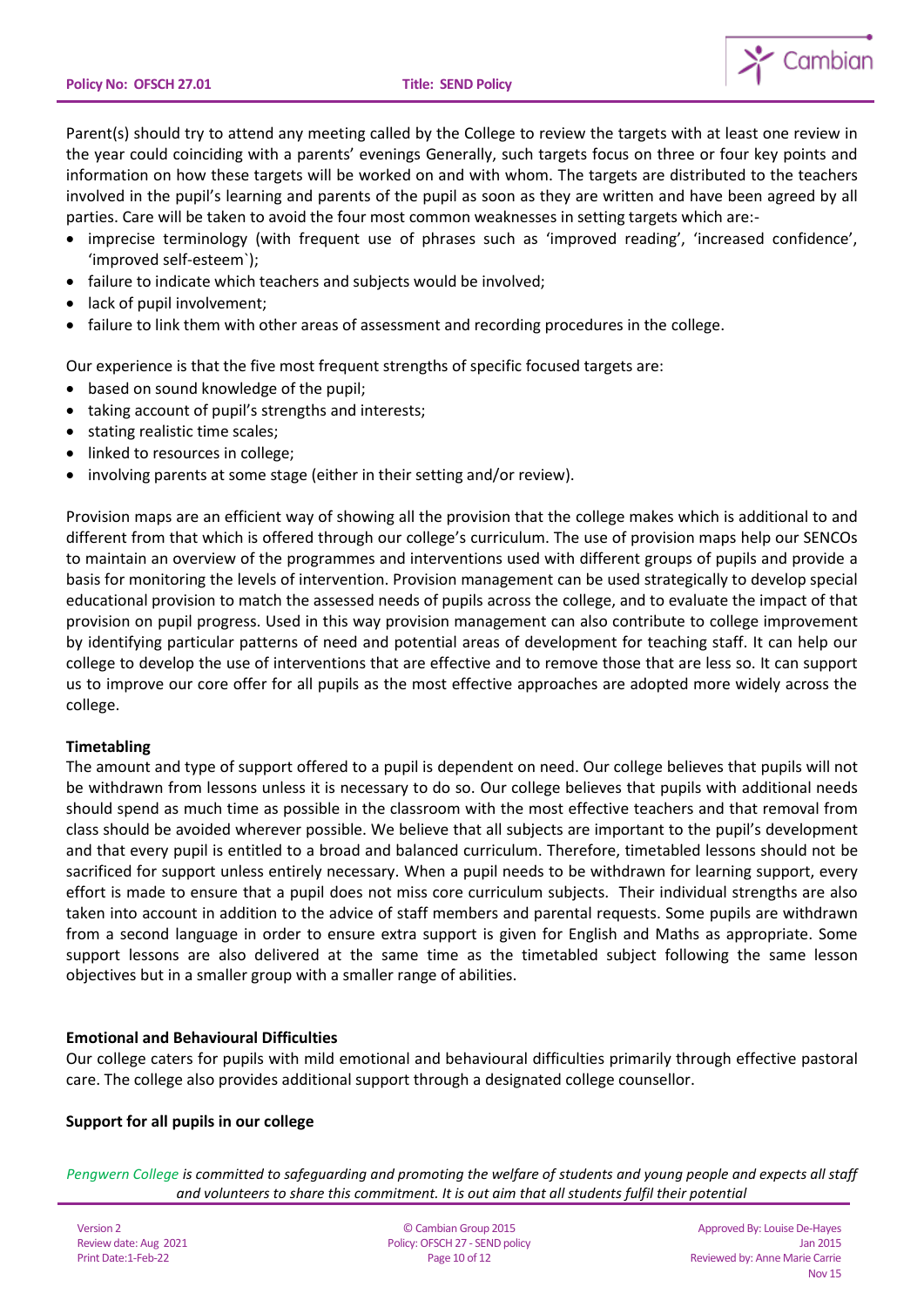

Any pupil is welcome to visit the Learning Support room whether or not they receive special provision. They are welcome to discuss any learning difficulties they may have with a member of the SEND team.

#### **Access to the Curriculum**

All pupils have an entitlement to a broad and balanced curriculum, which is differentiated to enable them to:

- understand the relevance and purpose of learning activities;
- experience levels of understanding and rates of progress that bring feelings of success and achievement.

Teachers use a range of strategies to meet pupil's special educational needs. Lessons have clear learning objectives; we differentiate work appropriately, and we use assessment to inform the next stage of learning. Individual Education Plans, which employ a small-steps approach, feature significantly in the provision that we make in the college. By breaking down the existing levels of attainment into finely graded steps and targets, we ensure that pupils experience success. We support pupils in a manner that acknowledges their entitlement to share the same learning experiences that their peers enjoy. We regularly give the pupils opportunity to work in small groups or in a one-to-one situation within the classroom.

#### **Partnership with parents**

Our college works closely with parents in the support of those pupils with special educational needs. We encourage an active partnership through an on-going dialogue with parents. The Home-College Agreement is central to this. Parents have much to contribute to our support for pupils with special educational needs. Teachers have meetings to share the progress of special needs pupils with their parents. We inform the parents of any intervention, and we share the process of decision-making by providing clear information relating to the education of pupils with special educational needs. Where a pupil is receiving SEN support, we will talk to parents regularly to set clear outcomes and review progress towards them, discuss the activities and support that will help achieve them, and identify the responsibilities of the parent, the pupil and our college. We will meet parents at least three times each year. These discussions can build confidence in the actions being taken by the college, but they can also strengthen the impact of SEN support by increasing parental engagement in the approaches and teaching strategies that are being used.

Finally, they can provide essential information on the impact of SEN support outside college and any changes in the pupil's needs. These discussions will be led by a teacher with good knowledge and understanding of the pupil who is aware of their needs and attainment. This will usually be the class teacher or form tutor, supported by the college SENCO. It will provide an opportunity for the parent to share their concerns and, together with the teacher, agree their aspirations for the pupil. Conducting these discussions effectively involves a considerable amount of skill. As with other aspects of good teaching for pupils with SEN, our college will ensure that teaching staff are supported to manage these conversations as part of professional development.

These discussions will need to allow sufficient time to explore the parents' views and to plan effectively. Meetings will, wherever possible, be aligned with the normal cycle of discussions with parents of all pupils. They will, however, be longer than most parent-teacher meetings. The views of the pupil will be included in these discussions. This could be through involving the pupil in all or part of the discussion itself, or gathering their views as part of the preparation. A record of the outcomes, action and support agreed through the discussion will be kept and shared with all the appropriate college staff. This record will be given to the pupil's parents. The college's management information system will be updated as appropriate.

## **Pupil participation**

In our college we encourage pupils to take responsibility and to make decisions. This is part of the culture of our college and relates to pupils of all ages. Pupils are involved at an appropriate level in setting targets in their IEPs